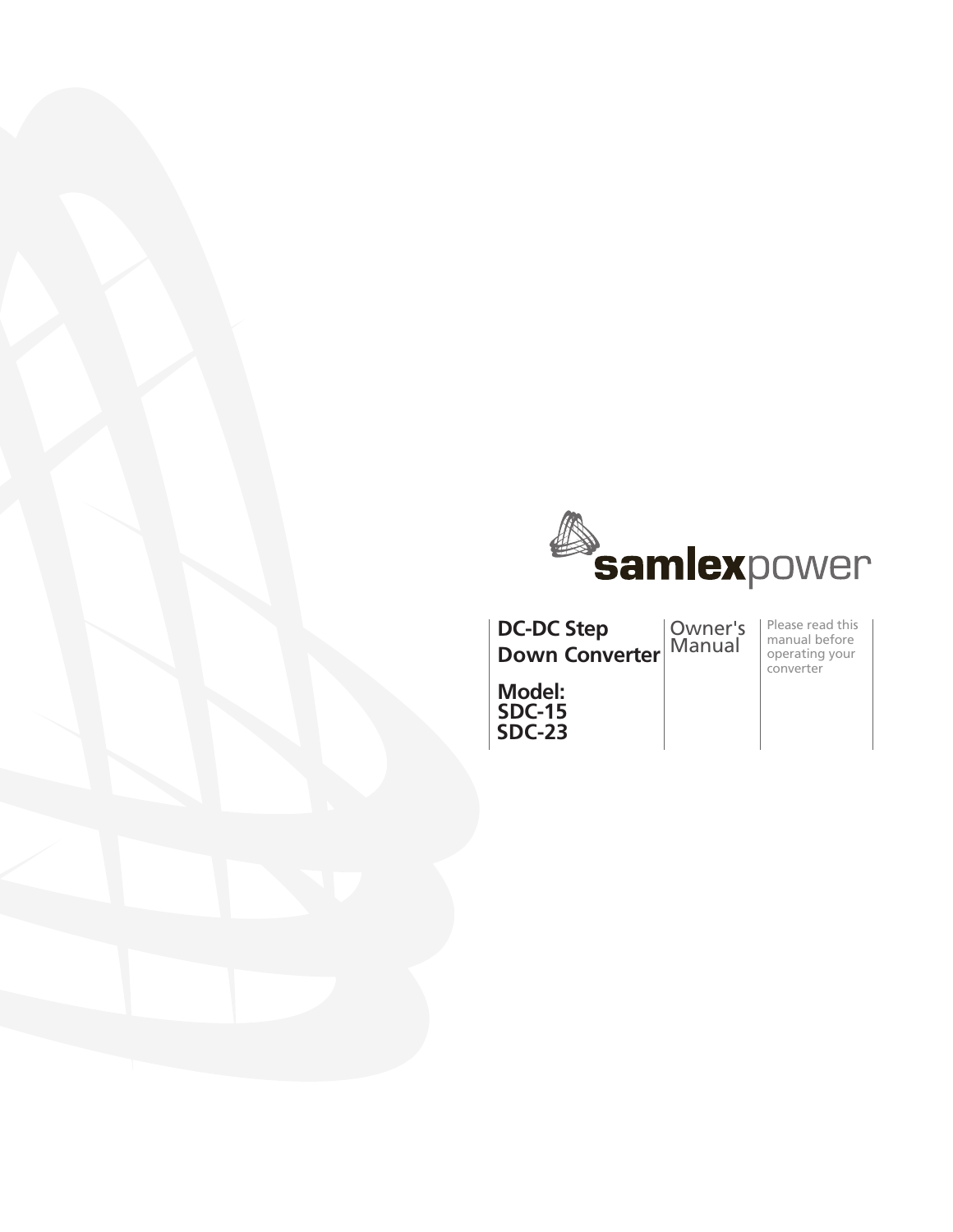# **OWNER'S MANUAL Non Isolated DC TO DC Converters SDC-15 and SDC-23**

## **WARNINGS!**

- **- These units are not battery chargers! Hence, do not connect these units directly to a battery for battery charging purposes**
- **These units are designed to be used on negative grounded systems only. Do not connect the input / output sides to a positive grounded system**
- **The input and output sides have a common negative ground. Hence, there is no isolation between the input and the output sides**



## **DESCRIPTION**

SDC-15 and SDC-23 are non isolated DC to DC converters that convert 24 VDC nominal voltage (range 20 VDC to 35 VDC) to 12 VDC nominal voltage (13.8 VDC). The input and output sides have a common negative ground. Hence, there is no isolation between the input and the output sides. Both the input and output sides are isolated from the chassis of the unit.

### **PROTECTIONS**

**Overload / Short Circuit**: The units are protected against overload by current limiting. When the output current reaches the current limit value (please see the specs), the output voltage will drop and will no longer be regulated. The unit will reset automatically once the overload condition is removed.

**Temperature Compensated Current Limit:** As the temperature of the main switching MOSFET increases, the value of the current limit decreases.

**Over Voltage on the Output Side:** If the output voltage increases beyond 16.5 V +/-0.5 V, a crowbar circuit will activate and blow the input side fuse.

**Over Voltage / Transients on the Input Side:** The input side is protected against over voltage and transients through a Transient Voltage Suppressor. In case the input voltage exceeds 37 VDC, the internal fuse will blow.

**Reversal of Polarity on the Input Side:** In case the input side polarity is reversed, the input side fuse will blow.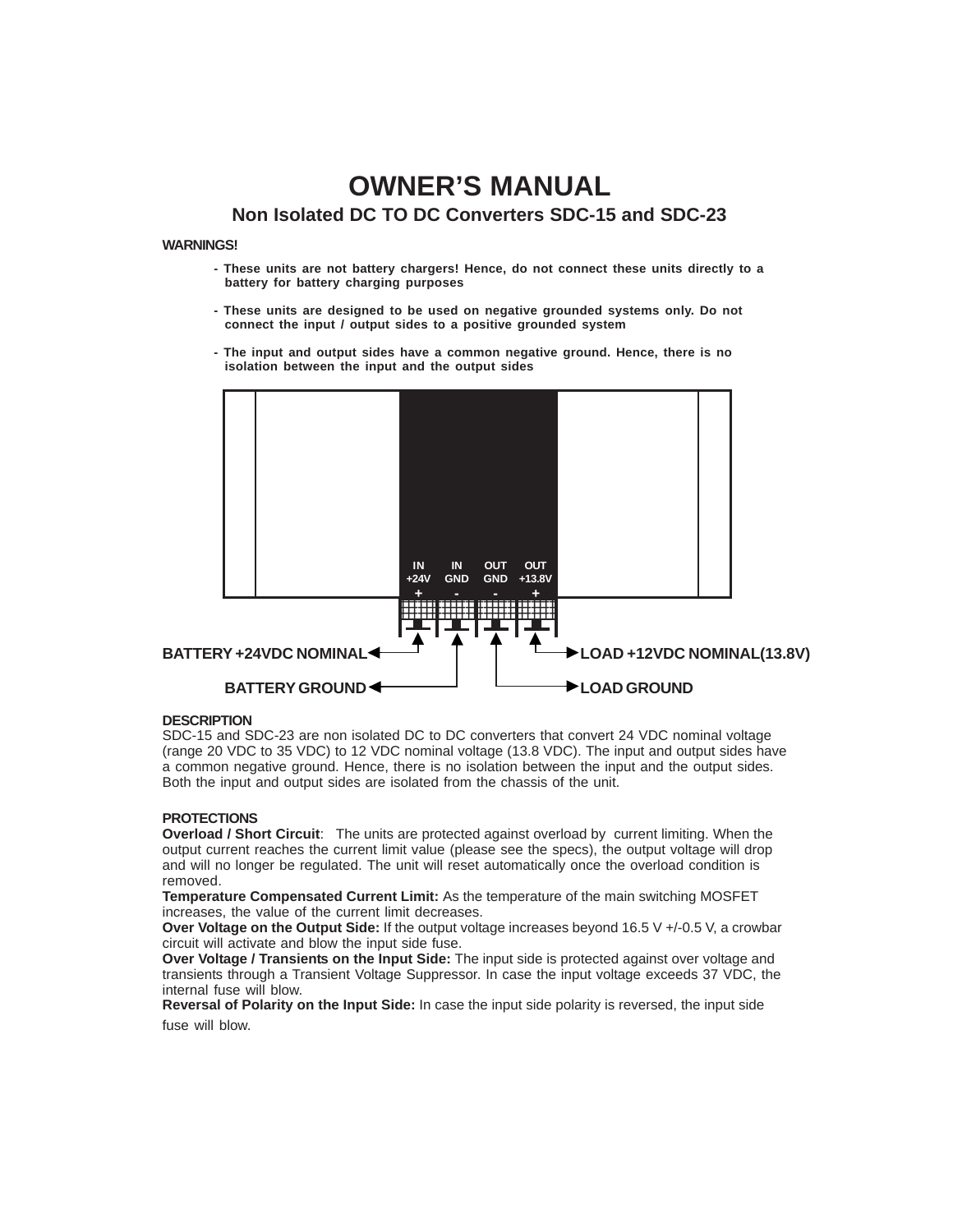## **INSTALLATION & OPERATION**

#### **General Installation Requirements**

-This unit is cooled by convection. Install the unit in a cool, dry & well ventilated space. The ambient temperature should not exceed 40**<sup>O</sup>**C

-Do not install the unit inside the engine compartment

-Do not connect / disconnect input and output connections when live voltages are present

#### **Fusing on the Input & Output Sides**

The input side of the unit will be connected to the battery. A battery has the capacity to supply very large currents. In case there is a short circuit between the input side wiring, very heavy current will flow and will burn / melt the wiring and may be a fire hazard. To prevent this, use a suitable fast blow fuse in line with the positive input wire within 18 in from the battery positive terminal.

The output side should be connected through a suitable fuse in line with the "output + 13.8" terminal. Details of input/output side fuses are shown in "Specifications"

**WARNING! The warranty will be voided if proper fuse is not used as recommended**

#### **Switching on and Switching off Arrangement on the Input Side**

There is no on / off switch on the input side of the unit. An external on / off switch may be used in series with the positive input wire, if required.

#### **Sizing of Input and Output Wiring**

In order to prevent excessive voltage drop and consequent loss of current capacity and efficiency, use proper size of input and output wires. Please note that as the current / length of wiring are increased, the thickness of the wiring will also be required to be increased. The thickness of wires and cables is normally expressed in AWG (American Wire Gauge). Also, note that a lower AWG number denotes a thicker wire. Use multi-stranded copper insulated wiring rated for at least 90 C. Please refer to details of input/output wire sizes under "Specifications"

#### **Making Input & Output Connections & Operation**

**CAUTION! Please ensure that the polarity of the input connection is not reversed.** Connect the positive of the battery to the positive terminal and the negative of the battery to the negative. In case the input polarity is reversed, the unit will be damaged and **will not be covered under warranty.**

-Input and output connections should not be made when live voltages are present

-Switch off the load that is required to be powered from the converter

-Connect the output wires to the load and then to the output side of the unit through the external fuse. Observe correct polarity -Switch off the external inline input side switch (if used) and also remove the external inline fuse in the positive input wire. -Connect the input side wires to the converter's input side first. **OBSERVE CORRECT POLARITY**

-Connect the input wires to the battery -Insert the external inline input side fuse in the positive input wire. **NOTE:** If an on / off switch is not used in series with the positive input wire or if a switch has been used and has not been switched off, a spark may be observed when inserting the fuse due to the initial inrush current to charge the input side capacitors inside the converter

-Switch on the input power to the unit (if an external switch has been used). Output voltage will now be available on the output side of the unit

-Switch on the load

| <b>SPECIFICATIONS:</b> | <b>SDC-15</b> | <b>SDC-23</b> |
|------------------------|---------------|---------------|
|                        |               |               |
|                        |               |               |
|                        |               |               |
|                        |               |               |
|                        |               |               |
|                        |               |               |
|                        |               |               |
|                        |               |               |
|                        |               |               |
|                        |               |               |
|                        |               |               |
|                        |               |               |
|                        |               |               |
|                        |               |               |
|                        |               |               |
|                        |               |               |
|                        |               |               |

**NOTE:** Specifications are subject to change without notice.

For detailed schematics and testing procedures send your request via fax to (604) 525-5221 or e-mail at

samlex@samlexamerica.com

Samlex DC-DC Converters are covered by a 2 year limited warranty. Contact Samlex or your dealer for additional information. Please retain your original bill of sale, it must be submited when making any warranty claim. Version SDC-15\_23\_Dec2007